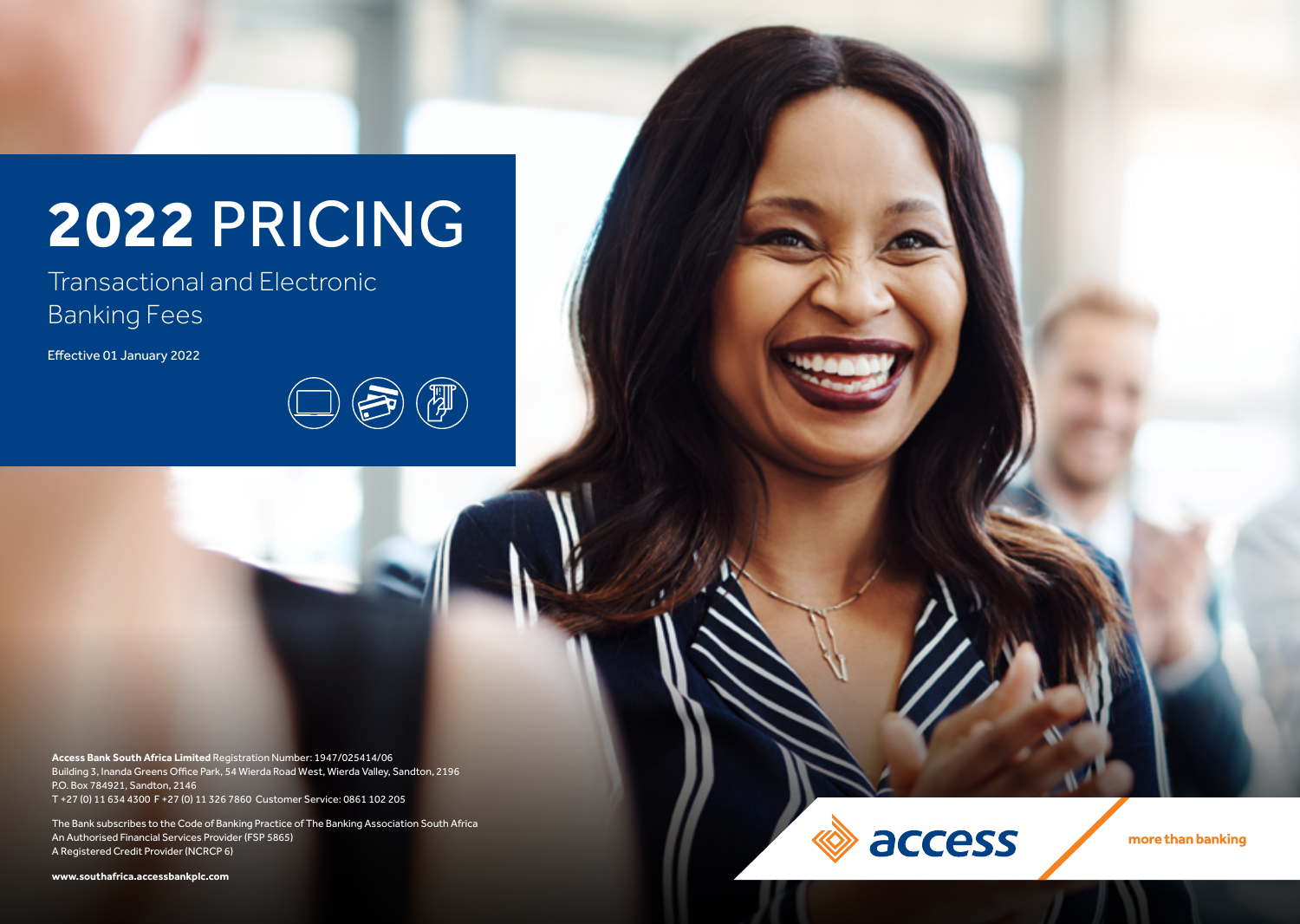### **Business Banking Fees**

| <b>1. MONTHLY ACCOUNT FEES</b>      |                                          |
|-------------------------------------|------------------------------------------|
| Individual – CURRENT ACCOUNT        | R99.00                                   |
| <b>Business-CURRENT ACCOUNT</b>     | R224.00                                  |
|                                     |                                          |
| <b>2. DEPOSIT FEES</b>              |                                          |
| Cash Deposit at Absa Branch         | R7.95 + R2.00 / R100<br>(Minimum R50.00) |
| Cash Deposit at Absa ATM            | R5.95 + R1.00 / R100                     |
| Deposit at Retailer with Debit Card | Free<br>(fee is levied by the Retailer)  |

| <b>3. WITHDRAWAL FEES</b>               |                         |
|-----------------------------------------|-------------------------|
| <b>CASH WITHDRAWAL</b>                  |                         |
| Any ATM Withdrawal - Local              | R15.00 + (2% of amount) |
| ATM Withdrawal - International          | R78.00                  |
| Cash Withdrawal at POS                  | R3.00                   |
| Cash Withdrawal with purchase<br>at POS | R3.00                   |

Fees and charges in respect of banking products and services are reviewed annually and become effective from 01 January 2022. These fees and charges are listed as inclusive of VAT.

Charges, products and services may be amended during the course of the year. The Bank will notify you of such changes, providing at least 30 days notice of these changes.

#### **4. INTERNET BANKING FEES**

| Monthly Subscription – 1st user    | Free    |
|------------------------------------|---------|
| Monthly Subscription – User 2 – 10 | R300.00 |
| <b>Recall Fee</b>                  | R403.00 |

#### **5. PAYMENT FEES**

#### **POS PURCHASES (POINT OF SALE)**

| Pos Purchase - Local                | R5.65                                                    |
|-------------------------------------|----------------------------------------------------------|
| Pos Purchase - International        | 2.75% of transaction<br>(effective from 24 January 2022) |
| <b>INTERNET BANKING/APP</b>         |                                                          |
| Inter-account Transfers             | Free                                                     |
| Access To Access Payment            | R13.00                                                   |
| <b>Beneficiary Payment</b>          | R13.00                                                   |
| Immediate Payment (RTC)             | R50.00                                                   |
| <b>BRANCH</b>                       |                                                          |
| Inter-account transfers             | R50.00                                                   |
| Access To Access Payment            | R125.01                                                  |
| <b>Beneficiary Payment</b>          | R125.00                                                  |
| Immediate Payment (RTC)             | R <sub>150.00</sub>                                      |
| Recurring Beneficiary Payment Setup | R125.01                                                  |
| Stop Payment at Suite               | R <sub>116.50</sub>                                      |
| <b>DEBIT ORDERS</b>                 |                                                          |
| Debit Order External                | R18.00                                                   |

#### **6. PENALTY FEES**

| • POS Purchase (Point of Sale)                        | R <sub>5</sub> .00 |
|-------------------------------------------------------|--------------------|
| • ATM - Local                                         | R8.60              |
| • ATM - International                                 | R <sub>11.50</sub> |
| Honouring Fee                                         | R350.00            |
| Excess Fee<br>due to debit order - insufficient funds | R290.00            |

#### **7. ENQUIRY AND STATEMENT FEES**

| <b>Proof of Payment Notifications SMS/Email</b> | R <sub>1.00</sub> |
|-------------------------------------------------|-------------------|
| <b>Balance Enguiry at ATM</b>                   | R8.00             |
| <b>Balance Enguiry at Suite</b>                 | R9.00             |
|                                                 |                   |
| <b>First eStatement</b>                         | Free              |
| Statements at Suite (per page)                  | R30.00            |

### **8. OTHER BANKING FEES**

access

| Card First Card              | Free                |
|------------------------------|---------------------|
| <b>Replacement Card</b>      | R <sub>150.00</sub> |
| Deposit Book                 | R <sub>165.00</sub> |
| Document Retrieval Fee       | R <sub>100.00</sub> |
| <b>Auditors Certificates</b> | R530.00             |
| Card Courier Fee             | R85.00              |
| <b>Debit Orders Disputes</b> | R47.50              |
|                              |                     |

Fees 2022

more than banking

**Access Bank South Africa Limited** Registration Number: 1947/025414/06 An Authorised Financial Services Provider (FSP 5865) A Registered Credit Provider (NCRCP 6) Head Office Tel.: +27 (0) 11 634 4300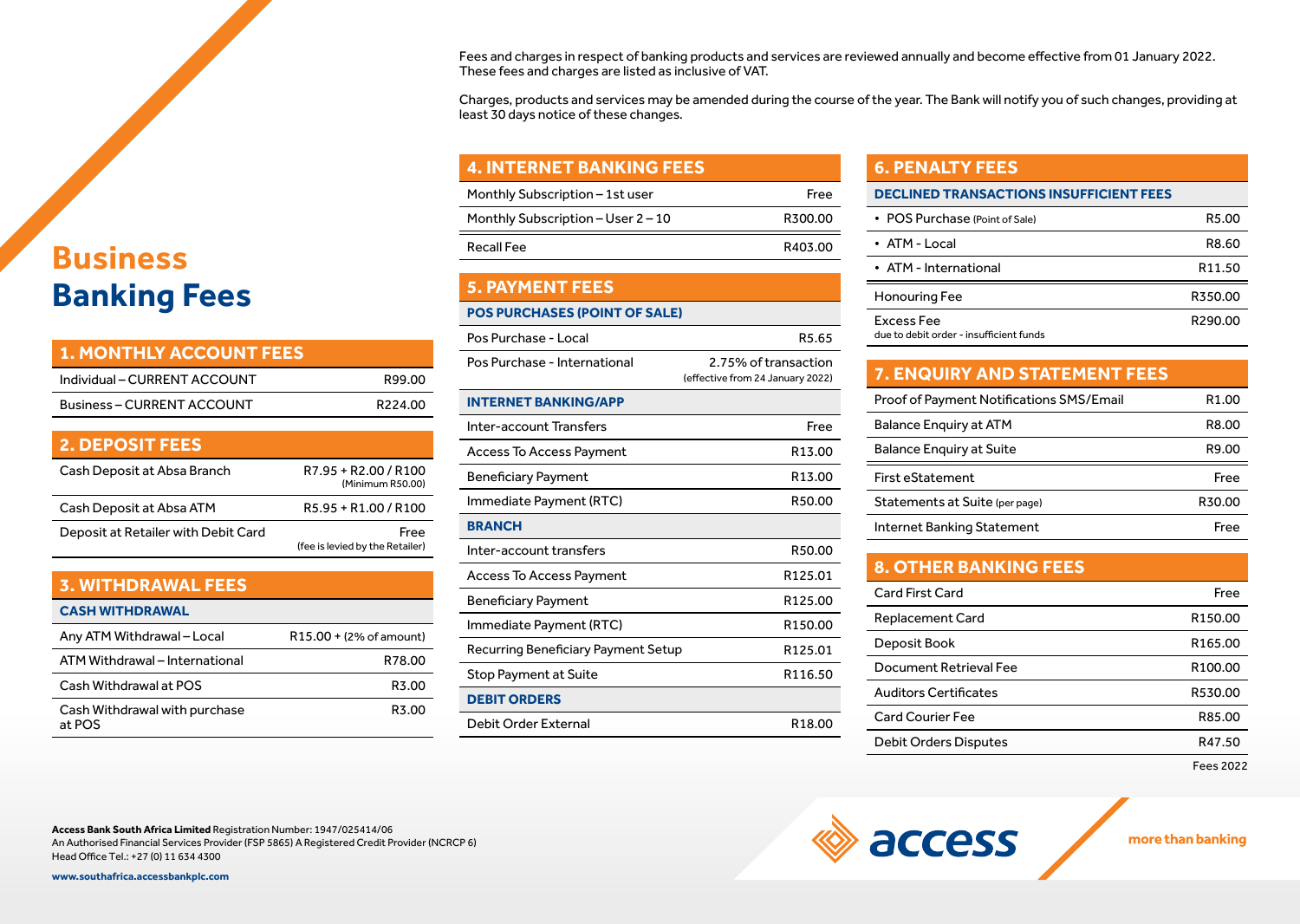## **Foreign Exchange Banking Fees**

| <b>9. CROSS BORDER PAYMENTS</b>                           |                                |                     |  |
|-----------------------------------------------------------|--------------------------------|---------------------|--|
|                                                           | RETAIL                         | <b>BUSINESS</b>     |  |
| Cross-border<br><b>Outward SWIFT</b>                      | 0.575%, min R150<br>(max R460) | R460.00             |  |
| Cross-border Inward SWIFT (Local<br>and Foreign Currency) | R75.00                         |                     |  |
| Payments between Access Bank<br>foreign currency accounts | R60.00                         |                     |  |
| Local SWIFT (RTGS)                                        | R200.00                        | R <sub>150.00</sub> |  |
| Query Fee                                                 | R <sub>1.025.00</sub>          |                     |  |
| Amendment and Cancellation Fee                            | R920.00                        |                     |  |

### **10. FOREIGN NOTES AND TRAVEL CARD**

| Purchase / Sale commission | 1.73% min R120                     |  |
|----------------------------|------------------------------------|--|
| Travel card                | 1.73% min R100<br>Card Fee R161.00 |  |

#### **11. TO/FROM FOREIGN CURRENCY ACCOUNT**

|                                                  | RETAIL              | <b>BUSINESS</b> |
|--------------------------------------------------|---------------------|-----------------|
| Conversion to / from<br>Foreign currency account | R <sub>150.00</sub> | R350.00         |

### **12. EXCHANGE CONTROL APPLICATION**

|                                         | RETAIL              | <b>BUSINESS</b>        |
|-----------------------------------------|---------------------|------------------------|
| Reserve Bank application                | R2,000.00           | R <sub>1</sub> ,200.00 |
| Loan application                        | R805.00             | R750.00                |
| Urgent application                      |                     | R <sub>1</sub> ,900.00 |
| Surcharge on<br>complex applications    |                     | R680.00<br>per hour    |
| Renewals                                | R600.00             |                        |
| Proof of importation<br>first reminder  |                     | Free                   |
| Proof of importation<br>second reminder |                     | R <sub>160.00</sub>    |
| Proof of importation<br>third reminder  |                     | R525.00                |
| Emigration with approval                | R680.00<br>per hour |                        |

| <b>13. ENQUIRY AND STATEMENT FEES</b> |      |
|---------------------------------------|------|
| Within 3 months                       | Free |

| Statement/proof of      | R30.00 per page |
|-------------------------|-----------------|
| payments/documents      |                 |
| (greater than 3 months) |                 |
|                         |                 |

#### **14. INWARD FOREIGN BILLS FOR COLLECTION**

|                                  | <b>BUSINESS</b> |
|----------------------------------|-----------------|
| Handling at Sight and Acceptance | 0.3%, min R850  |

#### **15. OUTWARD FOREIGN BILLS FOR COLLECTION**

|                                  | <b>BUSINESS</b>       |
|----------------------------------|-----------------------|
| Handling at Sight and Acceptance | 0.345%, min R1,041    |
| Amendment Fee                    | R920.00               |
| Query Fee                        | R <sub>1.025.00</sub> |
| <b>Courier Charges</b>           | Price on application  |

#### **16. IMPORT LETTERS OF CREDIT (ASIA REGION ONLY)**

|                                          | <b>BUSINESS</b>                  |
|------------------------------------------|----------------------------------|
| Establishment at Sight<br>and Acceptance | 0.3% per quarter<br>(min R1.900) |
| Amendment Fee                            | R920.00                          |
| Query fee                                | R1,025.00                        |
| Acceptance Fee                           | Price on application             |
| Confirmation                             | Price on application             |

#### **17. EXPORT LETTERS OF CREDIT (ASIA REGION ONLY)**

access

#### BUSINESS

| Advise Fee             | R650 Access Bank Customer<br>R900 Non-customer |
|------------------------|------------------------------------------------|
| Negotiation            | Price on application                           |
| Document Handling Fee  | 0.173%, min R1,050<br>(max R4.000)             |
| <b>Courier Charges</b> | Price on application                           |
|                        |                                                |

Fees 2022

more than banking

**Access Bank South Africa Limited** Registration Number: 1947/025414/06 An Authorised Financial Services Provider (FSP 5865) A Registered Credit Provider (NCRCP 6) Head Office Tel.: +27 (0) 11 634 4300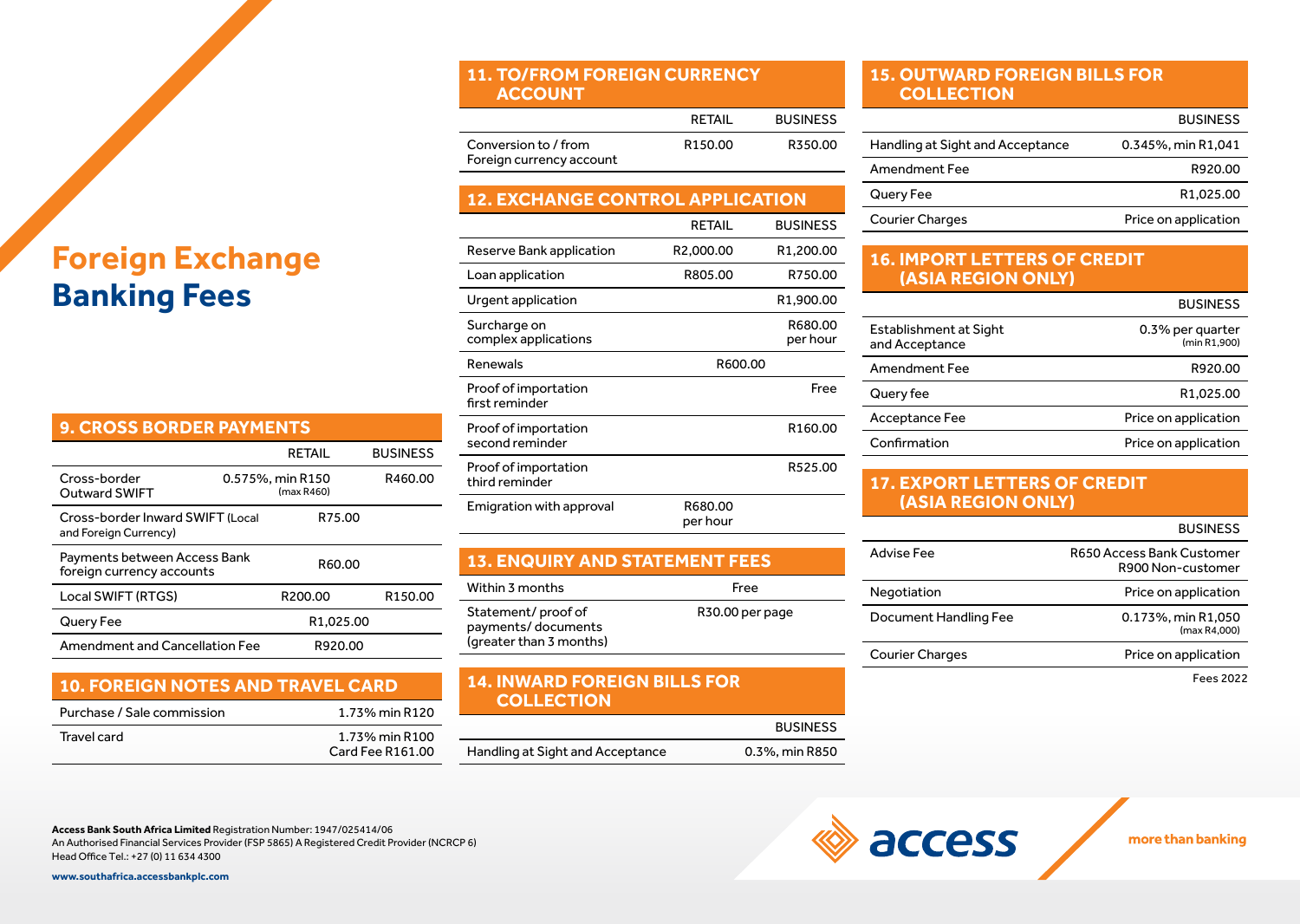# **Retail Banking Fees**

| <b>18. ACCESS CURRENT ACCOUNT</b> |                                                                  |
|-----------------------------------|------------------------------------------------------------------|
| <b>MONTHLY FEES:</b>              |                                                                  |
| <b>Monthly Service Fee</b>        | R7.00 per month<br>Pay-as-you-transact<br>for other transactions |
| Minimum Balance                   | RO.OO                                                            |
| <b>Monthly Overdraft Fee</b>      | N/A                                                              |
| Internet Banking Monthly Fee      | Free                                                             |

| <b>PAY-AS-YOU-TRANSACT FEES:</b>                         |                                              |
|----------------------------------------------------------|----------------------------------------------|
| Cash Deposit Fee - Absa ATM                              | R3.50/R100                                   |
| Cash Withdrawal Fees - Saswitch ATM                      | R15.00/R1000                                 |
| Cash Withdrawal Fees - Retailer                          | R5.00 (no purchase)<br>R3.00 (with purchase) |
| Debit Card Swipe (Point of Sale)                         | R <sub>2.00</sub>                            |
| Beneficiary/Bill Payment<br>– Internet Banking           | R <sub>2.20</sub>                            |
| Beneficiary/Bill Payment - Branch                        | R80.00                                       |
| Inter-account Transfers<br>– Internet Banking            | Free                                         |
| Inter-account transfers - Branch                         | R50.00                                       |
| <b>Debit Orders</b>                                      | R4.00                                        |
| Immediate Payment - Internet Banking                     | R <sub>25.00</sub>                           |
| Immediate Payment – Branch                               | R <sub>150.00</sub>                          |
| <b>Stop Payment</b>                                      | R60.00                                       |
| Declined Transaction Insufficient Funds<br>– ATM         | R3.25                                        |
| Dishonoured payment due to<br><b>Insufficient Funds</b>  | R3.25                                        |
| Debit order returned due to<br><b>Insufficient Funds</b> | R3.25                                        |

| Replacement Card                        | R70.00                        |
|-----------------------------------------|-------------------------------|
| Balance Enguiry - Saswitch ATM          | R3.00                         |
| <b>SMS Notifications</b>                | RO.40                         |
| <b>Proof of Payment Notifications</b>   | $SMS - R0.40$<br>Email – Free |
| <b>First eStatement</b>                 | Free                          |
| Duplicate Statements – Internet Banking | Free                          |
| Duplicate Statements - Branch           | R30.00                        |
| ATM Withdrawal - International          | R78.00                        |
| POS-International                       | 2.75% of<br>transaction       |
| Balance Enquiry at ATM - International  | R8.00                         |
|                                         |                               |

#### **VALUE ADDED SERVICES:**

**Exercise** 

| Prepaid electricity                                                                                | R <sub>1.50</sub>         |
|----------------------------------------------------------------------------------------------------|---------------------------|
| Prepaid airtime                                                                                    | R <sub>1.00</sub>         |
| Deposits at retailers<br>(E.g. Pnp, Shoprite, etc)                                                 | Free with<br>Access Bank* |
| *NOTE: Please note that retailers charge a fee of R20 per transaction,<br>which is not a bank fee. |                           |

more than banking

**Note:** This information is confidential to the Bank and is not to be handed to 3rd parties. All % fees are VAT inclusive.

**Access Bank South Africa Limited** Registration Number: 1947/025414/06 An Authorised Financial Services Provider (FSP 5865) A Registered Credit Provider (NCRCP 6) Head Office Tel.: +27 (0) 11 634 4300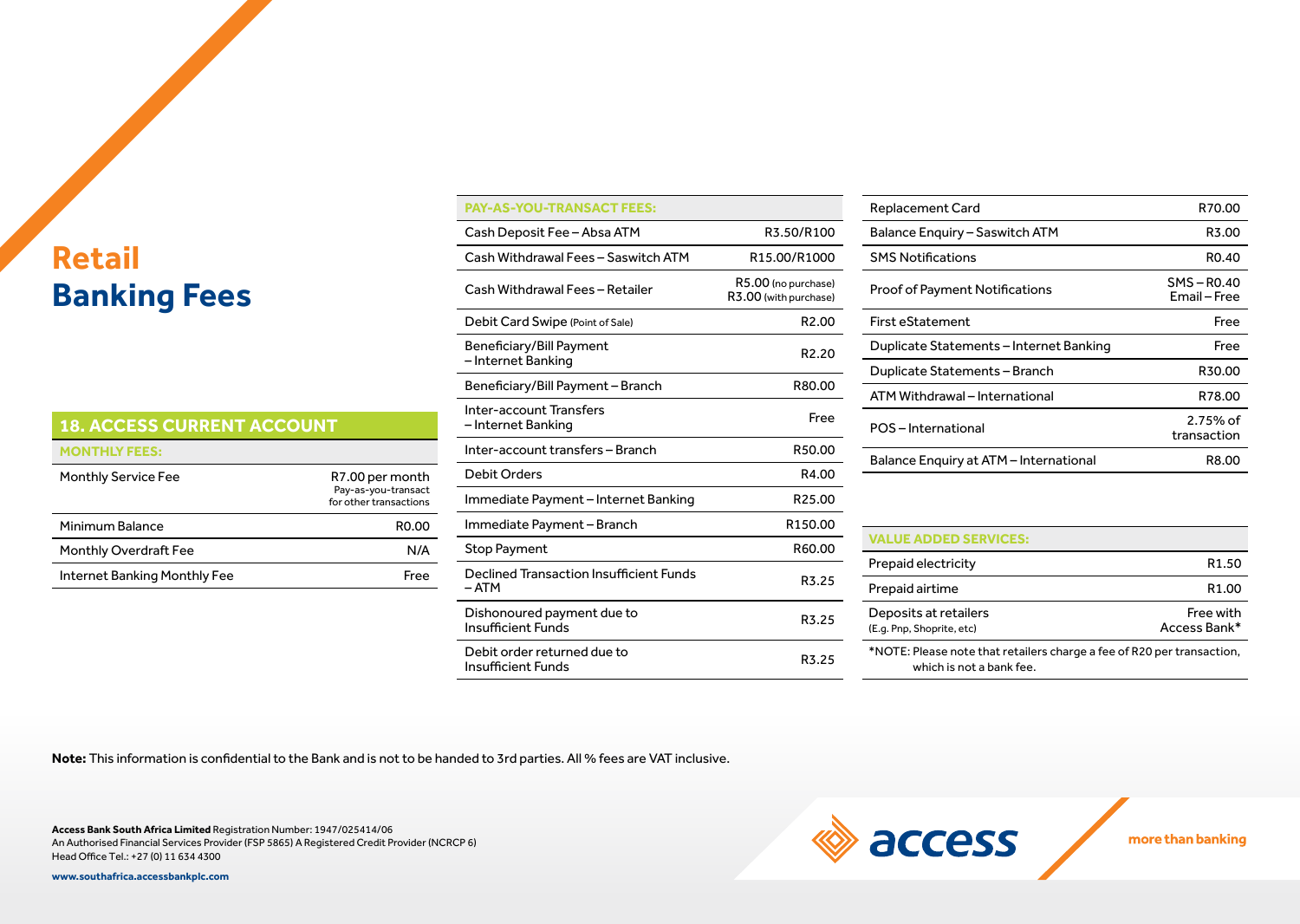# **Retail Banking Fees**

#### **11. ACCESS CURRENT ACCOUNT WITH REWARDS**

| <b>MONTHLY FEES:</b>         |                                                                   |
|------------------------------|-------------------------------------------------------------------|
| <b>Monthly Service Fee</b>   | R20.00 per month<br>Pay-as-you-transact<br>for other transactions |
| Minimum Balance              | RO.00                                                             |
| <b>Monthly Overdraft Fee</b> | N/A                                                               |
| Internet Banking Monthly Fee | Free                                                              |

| <b>PAY-AS-YOU-TRANSACT FEES:</b>                         |                                              |
|----------------------------------------------------------|----------------------------------------------|
| Cash Deposit Fee – Absa ATM                              | R3.50/R100                                   |
| Cash Withdrawal Fees - Saswitch ATM                      | R <sub>15</sub> .00/R <sub>1000</sub>        |
| Cash Withdrawal Fees - Retailer                          | R5.00 (no purchase)<br>R3.00 (with purchase) |
| Debit Card Swipe (Point of Sale)                         | R <sub>2.00</sub>                            |
| Beneficiary/Bill Payment<br>- Internet Banking           | R <sub>2.20</sub>                            |
| Beneficiary/Bill Payment - Branch                        | R80.00                                       |
| Inter-account Transfers - Internet<br><b>Banking</b>     | Free                                         |
| Inter-account transfers - Branch                         | R50.00                                       |
| <b>Debit Orders</b>                                      | R4.00                                        |
| Immediate Payment – Internet Banking                     | R <sub>25.00</sub>                           |
| Immediate Payment – Branch                               | R <sub>150.00</sub>                          |
| <b>Stop Payment</b>                                      | R60.00                                       |
| Declined Transaction Insufficient Funds<br>– ATM         | R3.25                                        |
| Dishonoured payment due to<br><b>Insufficient Funds</b>  | R3.25                                        |
| Debit order returned due to<br><b>Insufficient Funds</b> | R3.25                                        |

| Replacement Card                        | R70.00                      |
|-----------------------------------------|-----------------------------|
| Balance Enguiry - Saswitch ATM          | R3.00                       |
| <b>SMS Notifications</b>                | RO.40                       |
| <b>Proof of Payment Notifications</b>   | $SMS - R0.40$<br>Email-Free |
| <b>First eStatement</b>                 | Free                        |
| Duplicate Statements – Internet Banking | Free                        |
| Duplicate Statements - Branch           | R30.00                      |
| ATM Withdrawal - International          | R78.00                      |
| POS-International                       | $2.75%$ of<br>transaction   |
| Balance Enquiry at ATM - International  | R8.00                       |
|                                         |                             |

#### **VALUE ADDED SERVICES:**

**Exercise Section** 

| Prepaid electricity                                                                                | R <sub>1.50</sub>         |
|----------------------------------------------------------------------------------------------------|---------------------------|
| Prepaid airtime                                                                                    | R <sub>1.00</sub>         |
| Deposits at retailers<br>(E.g. Pnp, Shoprite, etc)                                                 | Free with<br>Access Bank* |
| *NOTE: Please note that retailers charge a fee of R20 per<br>transaction, which is not a bank fee. |                           |

more than banking

**Note:** This information is confidential to the Bank and is not to be handed to 3rd parties. All % fees are VAT inclusive.

**Access Bank South Africa Limited** Registration Number: 1947/025414/06 An Authorised Financial Services Provider (FSP 5865) A Registered Credit Provider (NCRCP 6) Head Office Tel.: +27 (0) 11 634 4300